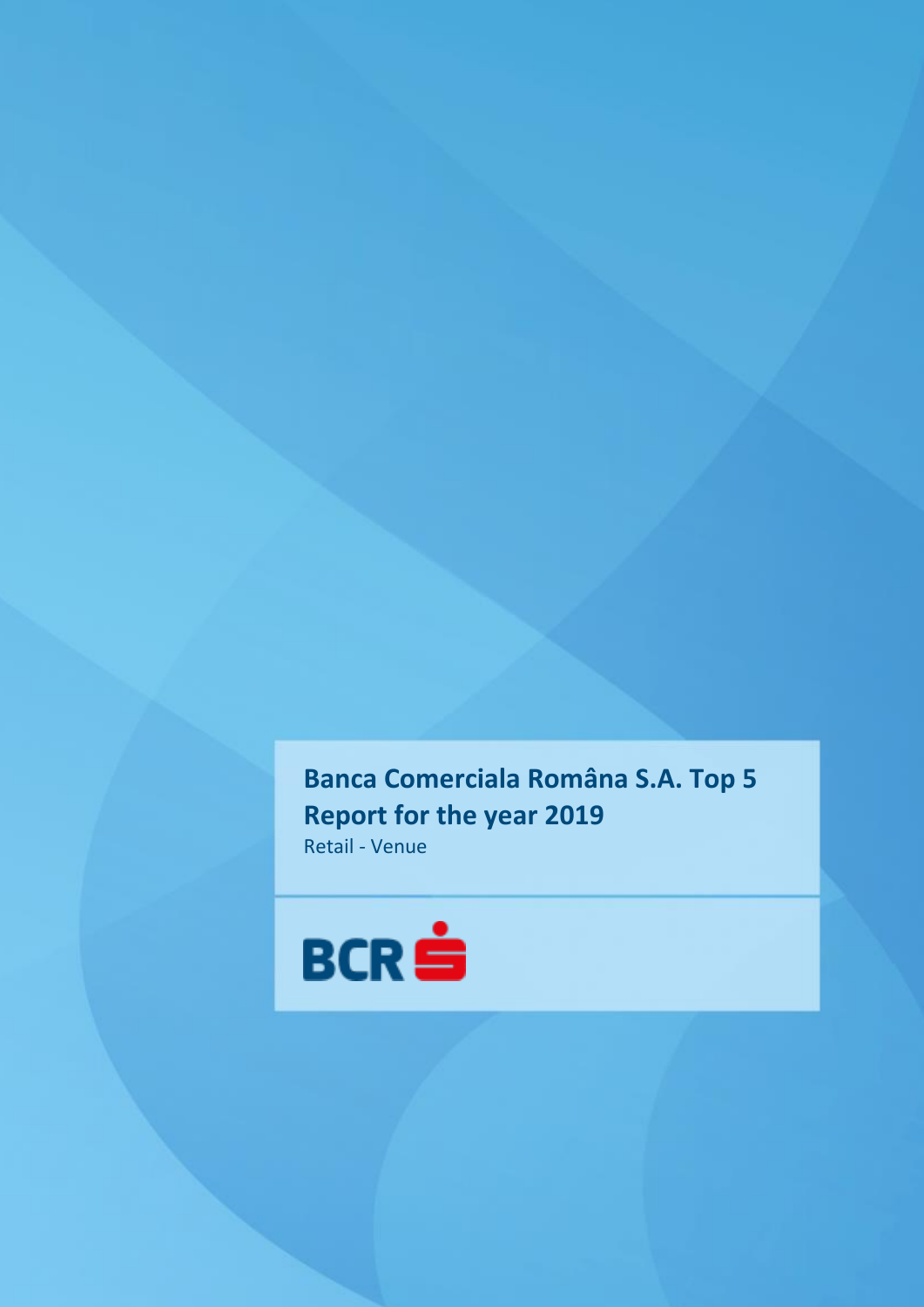# **Banca Comerciala Româna S.A. Top 5 Report for the year 2019**

Retail - Venue

The publication of the Top 5 report shall enable clients to evaluate the quality of Banca Comerciala Româna S.A.'s execution practices and to identify the top five execution venues, where Banca Comerciala Româna S.A. executed client orders.

## **I. Equities - Shares & Depositary Receipts**

#### **a. Tick size liquidity bands 3 and 4 (from 80 to 1999 trades per day)**

| Notification if <1 average trade per business day in the previous year: N                    |                                                                                                 |                                                                                          |                                    |                                       |                                     |  |
|----------------------------------------------------------------------------------------------|-------------------------------------------------------------------------------------------------|------------------------------------------------------------------------------------------|------------------------------------|---------------------------------------|-------------------------------------|--|
| <b>Top five execution venues</b><br>ranked in terms of trading<br>volumes (descending order) | <b>Proportion of</b><br>volume<br>traded as a<br>percentage of<br>total in that<br><b>class</b> | <b>Proportion</b><br>of orders<br>executed as<br>percentage<br>of total in<br>that class | Percentage<br>of passive<br>orders | Percentage<br>of aggressive<br>orders | Percentage<br>of directed<br>orders |  |
| SPOT REGULATED MARKET - BVB<br>(MIC: XBSE)                                                   | 100.00 %                                                                                        | 100.00 %                                                                                 | 52.69%                             | 47.31 %                               | 100.00 %                            |  |

#### **c. Tick size liquidity band 1 and 2 (from 0 to 79 trades per day)**

| Notification if <1 average trade per business day in the previous year: N                    |                                                                                                 |                                                                                          |                                    |                                       |                                     |  |
|----------------------------------------------------------------------------------------------|-------------------------------------------------------------------------------------------------|------------------------------------------------------------------------------------------|------------------------------------|---------------------------------------|-------------------------------------|--|
| <b>Top five execution venues</b><br>ranked in terms of trading<br>volumes (descending order) | <b>Proportion of</b><br>volume<br>traded as a<br>percentage of<br>total in that<br><b>class</b> | <b>Proportion</b><br>of orders<br>executed as<br>percentage<br>of total in<br>that class | Percentage<br>of passive<br>orders | Percentage<br>of aggressive<br>orders | Percentage<br>of directed<br>orders |  |
| SPOT REGULATED MARKET - BVB<br>(MIC: XBSE)                                                   | 100.00 %                                                                                        | 100.00 %                                                                                 | 41.17 %                            | 58.83%                                | 100.00 %                            |  |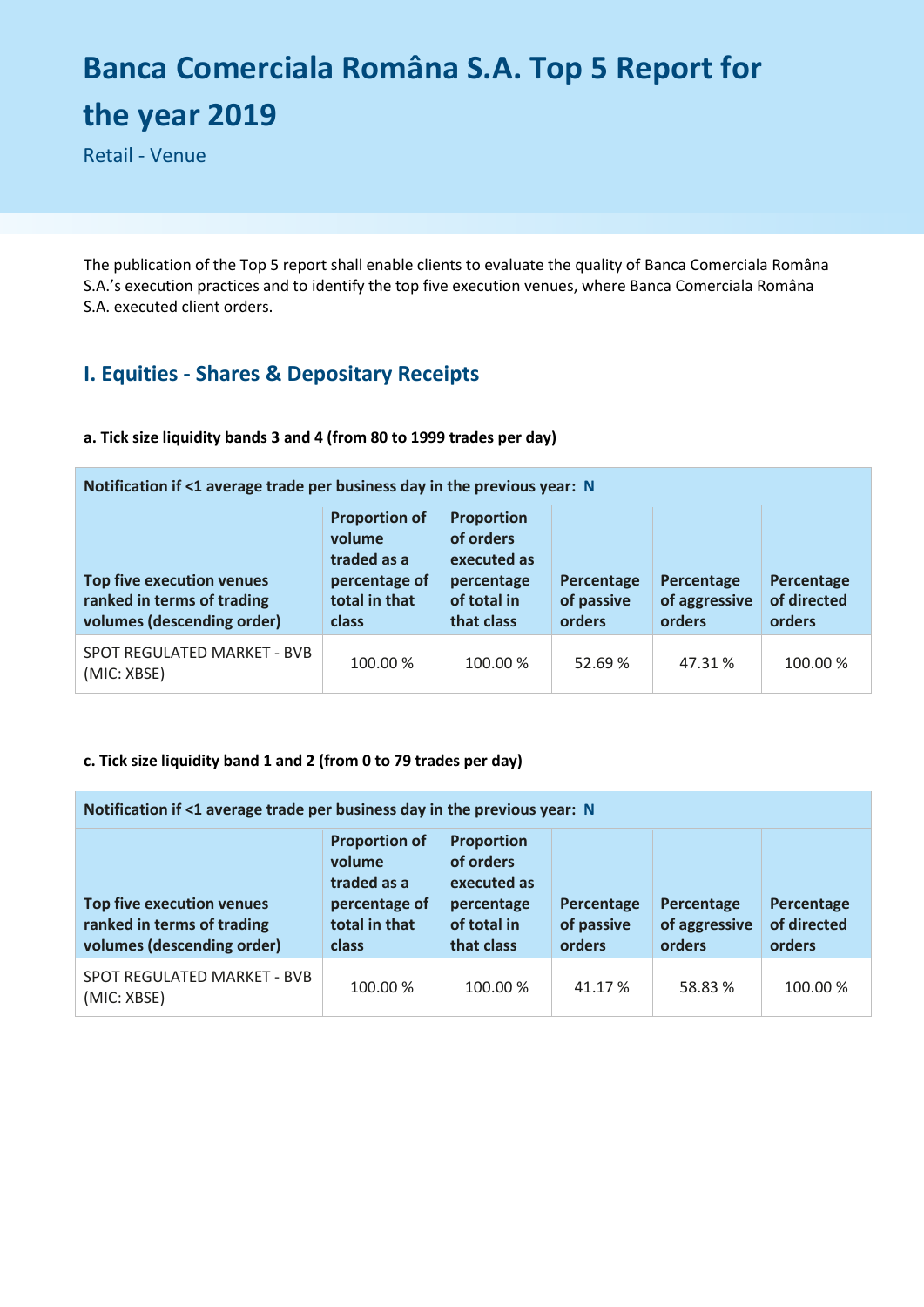## **II. Debt Instruments - Bonds**

#### **a. Bonds**

| Notification if <1 average trade per business day in the previous year: Y                    |                                                                                          |                                                                                   |                                    |                                       |                                     |
|----------------------------------------------------------------------------------------------|------------------------------------------------------------------------------------------|-----------------------------------------------------------------------------------|------------------------------------|---------------------------------------|-------------------------------------|
| <b>Top five execution venues</b><br>ranked in terms of trading<br>volumes (descending order) | <b>Proportion of</b><br>volume<br>traded as a<br>percentage of<br>total in that<br>class | Proportion<br>of orders<br>executed as<br>percentage<br>of total in<br>that class | Percentage<br>of passive<br>orders | Percentage<br>of aggressive<br>orders | Percentage<br>of directed<br>orders |
| SPOT REGULATED MARKET - BVB<br>(MIC: XBSE)                                                   | 100 %                                                                                    | 100 %                                                                             | 22.22 %                            | 77.78%                                | 100.00 %                            |

## **III. Securitized Derivatives - Warrants and Certificate Derivatives**

#### **a. Warrants and Certificate Derivatives**

| Notification if $\leq 1$ average trade per business day in the previous year: N              |                                                                                                 |                                                                                          |                                    |                                       |                                     |  |
|----------------------------------------------------------------------------------------------|-------------------------------------------------------------------------------------------------|------------------------------------------------------------------------------------------|------------------------------------|---------------------------------------|-------------------------------------|--|
| <b>Top five execution venues</b><br>ranked in terms of trading<br>volumes (descending order) | <b>Proportion of</b><br>volume<br>traded as a<br>percentage of<br>total in that<br><b>class</b> | <b>Proportion</b><br>of orders<br>executed as<br>percentage<br>of total in<br>that class | Percentage<br>of passive<br>orders | Percentage<br>of aggressive<br>orders | Percentage<br>of directed<br>orders |  |
| SPOT REGULATED MARKET - BVB<br>(MIC: XBSE)                                                   | 100.00 %                                                                                        | 100.00 %                                                                                 | 37.73 %                            | 63.27 %                               | 100.00 %                            |  |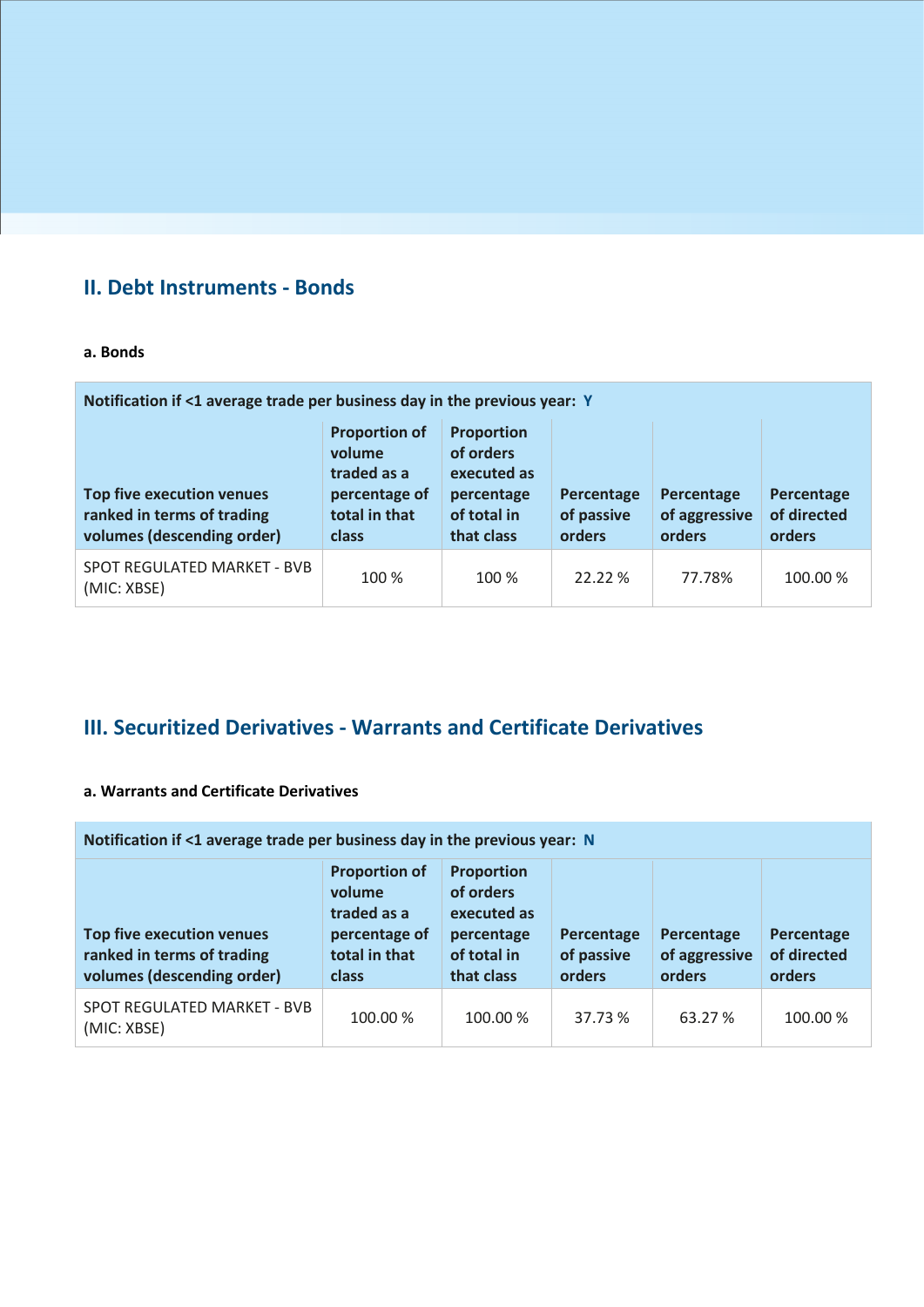## **IV. Exchange Traded Products - Exchange traded funds, exchange traded notes and exchange traded commodities**

| Notification if <1 average trade per business day in the previous year: Y                    |                                                                                                 |                                                                                          |                                    |                                       |                                     |
|----------------------------------------------------------------------------------------------|-------------------------------------------------------------------------------------------------|------------------------------------------------------------------------------------------|------------------------------------|---------------------------------------|-------------------------------------|
| <b>Top five execution venues</b><br>ranked in terms of trading<br>volumes (descending order) | <b>Proportion of</b><br>volume<br>traded as a<br>percentage of<br>total in that<br><b>class</b> | <b>Proportion</b><br>of orders<br>executed as<br>percentage<br>of total in<br>that class | Percentage<br>of passive<br>orders | Percentage<br>of aggressive<br>orders | Percentage<br>of directed<br>orders |
| SPOT REGULATED MARKET - BVB<br>(MIC: XBSE)                                                   | 100.00 %                                                                                        | 100.00 %                                                                                 | 62.50 %                            | 37.50 %                               | 100.00 %                            |

### **V. Summary of the Analysis and Conclusions**

a) An explanation of the relative importance the firm gave to the execution factors of price, costs, speed, and likelihood of execution or any other consideration including qualitative factors when assessing the quality of execution:

*In achieving the optimal result for retail clients BCR is taking into account the total fee (which is based on the trading price including the costs associated with the execution), the price of financial instrument as well as the likelihood of execution.*

b) A description of any close links, conflicts of interests, and common ownerships with respect to any execution venues used to execute orders:

*Regarding the steps BCR has taken to ensure that conflicts of interest between BCR and execution venues do not have a negative effect on customer interests please refer to Client MiFID Information Package on our webpage.* 

c) A description of any specific arrangements with any execution venues regarding payments made or received, discounts, rebates or non-monetary benefits received:

*BCR does not have in place any specific arrangements with any execution venues regarding payments made or received discounts, rebates or non-monetary benefits.* 

d) An explanation of the factors that led to a change in the list of execution venues listed in the firm's execution policy, if such a change occurred: